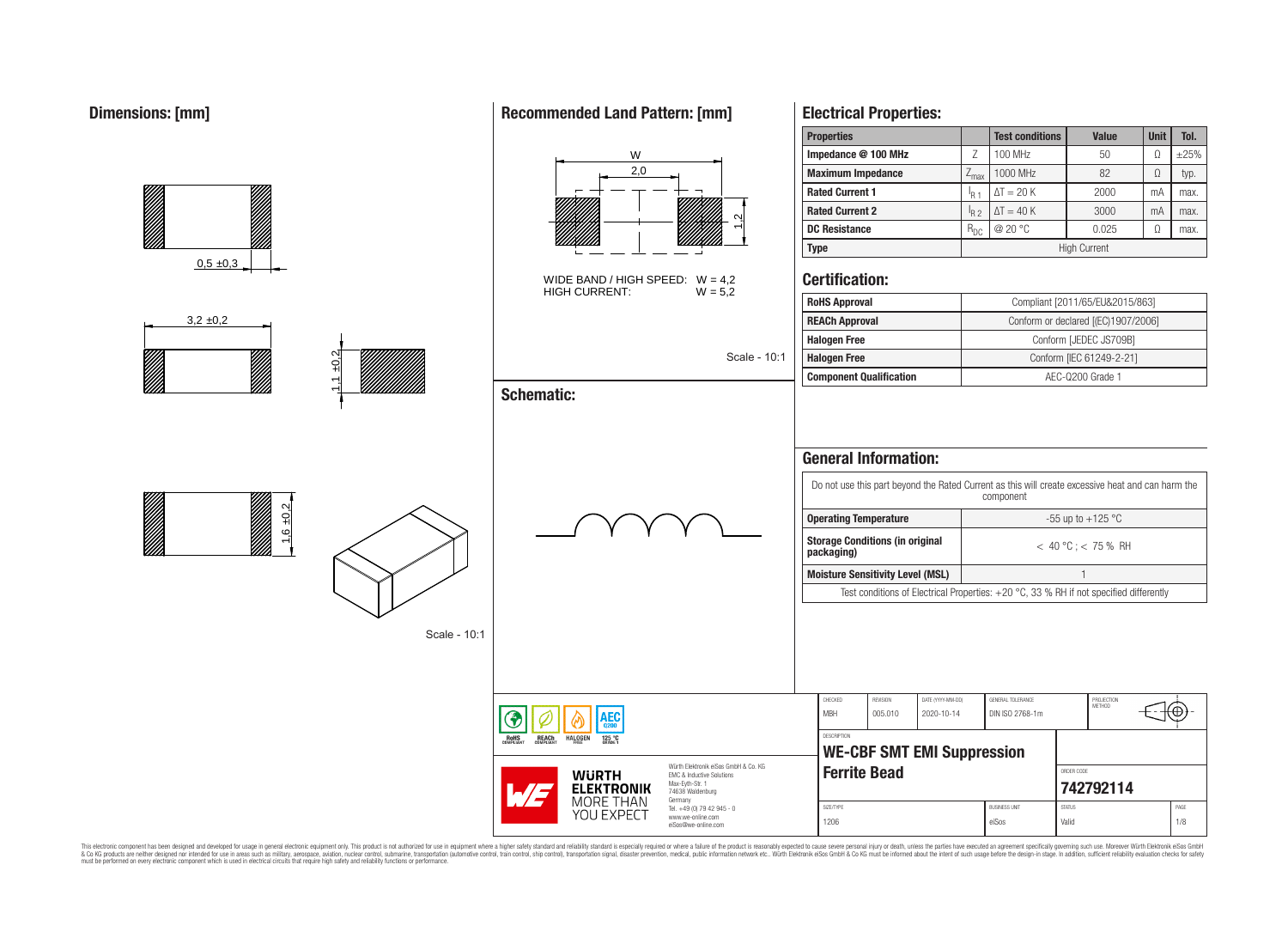# **Typical Impedance Characteristics:**



This electronic component has been designed and developed for usage in general electronic equipment only. This product is not authorized for subserved requipment where a higher selection equipment where a higher selection

**Derating Curve:**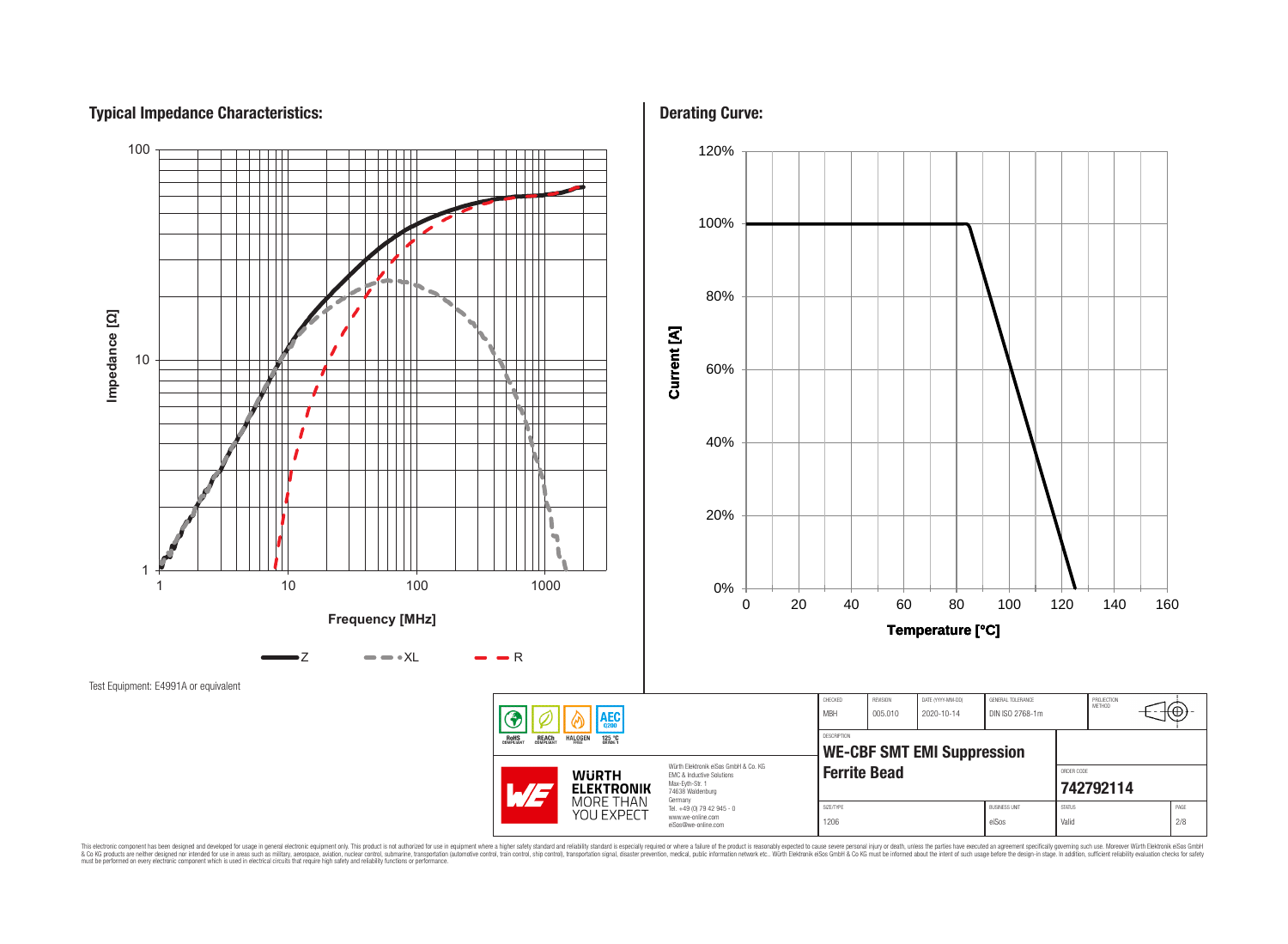## **Packaging Specification - Tape: [mm]**

**Packaging Specification - Reel: [mm]**



This electronic component has been designed and developed for usage in general electronic equipment only. This product is not authorized for use in equipment where a higher safely standard and reliability standard si espec & Ook product a label and the membed of the seasuch as marked and as which such a membed and the such assume that income in the seasuch and the simulation and the such assume that include to the such a membed and the such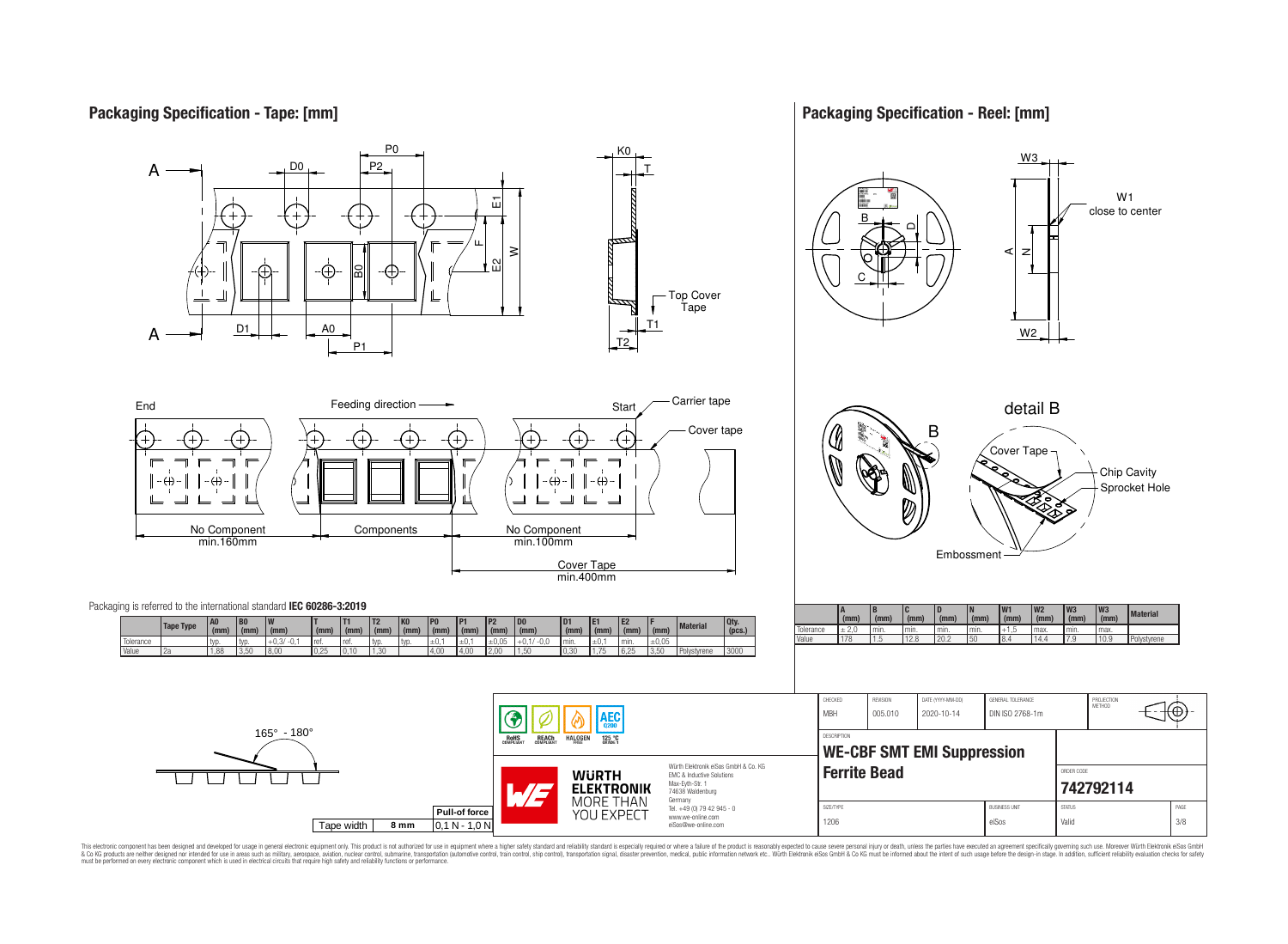

This electronic component has been designed and developed for usage in general electronic equipment only. This product is not authorized for subserved requipment where a higher selection equipment where a higher selection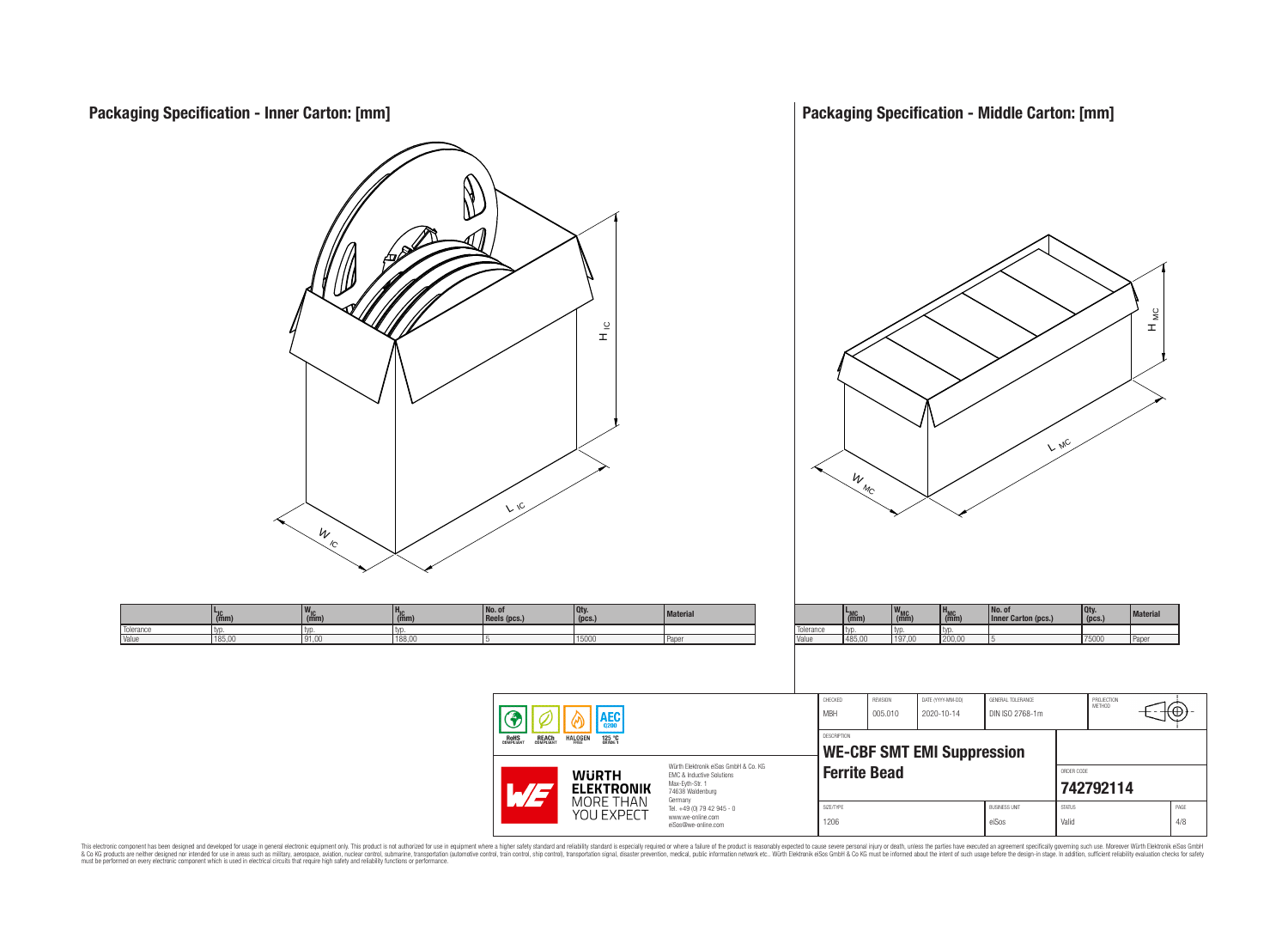| $\frac{W_{c}}{C}$                                                                                                                                 | V <sub>C</sub>                                                                                                                                                                            | $\mathop{\mathbb{L}}\limits^{\circ}$                                                                                                              |                                                                                                                                              |                                 |                                                              |                                                                             |                                     |
|---------------------------------------------------------------------------------------------------------------------------------------------------|-------------------------------------------------------------------------------------------------------------------------------------------------------------------------------------------|---------------------------------------------------------------------------------------------------------------------------------------------------|----------------------------------------------------------------------------------------------------------------------------------------------|---------------------------------|--------------------------------------------------------------|-----------------------------------------------------------------------------|-------------------------------------|
| $w_c$ <sub>(mm)</sub><br>$H_C$ <sub>(mm)</sub><br>$L_{\text{C}}$ (mm)<br>Tolerance<br>typ.<br>typ.<br>typ.<br>Value<br>445,00<br>395,00<br>210,00 | No. of<br>Medium Carton (pcs.)<br>Qty.<br>(pcs.)<br>150000<br>Paper                                                                                                                       | Material                                                                                                                                          |                                                                                                                                              |                                 |                                                              |                                                                             |                                     |
|                                                                                                                                                   | $  \circledast$<br>AEC <sub>q200</sub><br>ၑ<br><b>ROHS</b><br>COMPLIANT<br><b>REACH</b><br>COMPLIANT<br>HALOGEN<br>125 °C<br><b>WÜRTH<br/>ELEKTRONIK</b><br>MORE THAN<br>YOU EXPECT<br>WE | Würth Elektronik eiSos GmbH & Co. KG<br>EMC & Inductive Solutions<br>Max-Eyth-Str. 1<br>74638 Waldenburg<br>Germany<br>Tel. +49 (0) 79 42 945 - 0 | ${\tt CHECKED}$<br>REVISION<br><b>MBH</b><br>005.010<br>DESCRIPTION<br><b>WE-CBF SMT EMI Suppression</b><br><b>Ferrite Bead</b><br>SIZE/TYPE | DATE (YYYY-MM-DD)<br>2020-10-14 | GENERAL TOLERANCE<br>DIN ISO 2768-1m<br><b>BUSINESS UNIT</b> | PROJECTION<br>METHOD<br>ORDER CODE<br>742792114<br>$\text{STAT}\,\text{US}$ | -70<br>$\ensuremath{\mathsf{PAGE}}$ |
|                                                                                                                                                   |                                                                                                                                                                                           | www.we-online.com<br>eiSos@we-online.com                                                                                                          | 1206                                                                                                                                         |                                 | eiSos                                                        | Valid                                                                       | $5/8$                               |

This electronic component has been designed and developed for usage in general electronic equipment only. This product is not authorized for subserved requipment where a higher selection equipment where a higher selection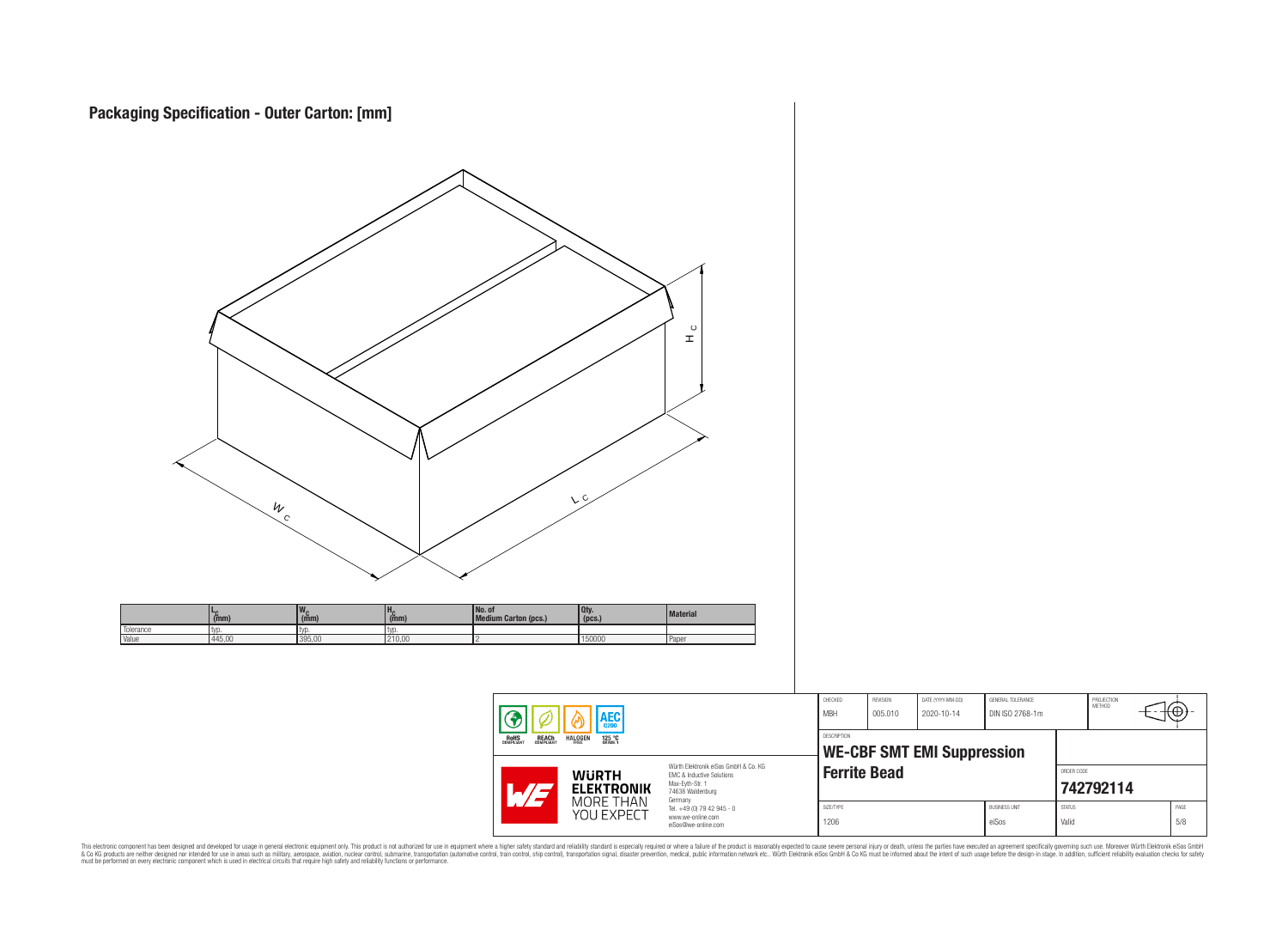# **Classification Reflow Profile for SMT components:**



# **Classification Reflow Soldering Profile:**

| <b>Profile Feature</b>                              |                           | Value                            |
|-----------------------------------------------------|---------------------------|----------------------------------|
| <b>Preheat Temperature Min</b>                      | 's min                    | 150 °C                           |
| <b>Preheat Temperature Max</b>                      | <sup>I</sup> s max        | 200 °C                           |
| Preheat Time $t_s$ from $T_{s,min}$ to $T_{s,max}$  | $t_{\rm s}$               | $60 - 120$ seconds               |
| Ramp-up Rate $(T_1$ to $T_p$ )                      |                           | 3 °C/ second max.                |
| <b>Liquidous Temperature</b>                        | ъ.                        | 217 °C                           |
| Time t <sub>i</sub> maintained above T <sub>1</sub> | t,                        | $60 - 150$ seconds               |
| Peak package body temperature                       | $\mathsf{I}_{\mathsf{D}}$ | $T_p \leq T_c$ , see Table below |
| Time within 5°C of actual peak<br>temperature       | t <sub>p</sub>            | $20 - 30$ seconds                |
| Ramp-down Rate $(T_p$ to $T_1$ )                    |                           | $6^{\circ}$ C/ second max.       |
| Time 25°C to peak temperature                       |                           | 8 minutes max.                   |

refer to IPC/ JEDEC J-STD-020E

# **Package Classification Reflow Temperature (T<sup>c</sup> ):**

| <b>Properties</b>                                                    | Volume mm <sup>3</sup><br>$350$ | Volume mm <sup>3</sup><br>350-2000 | Volume mm <sup>3</sup><br>>2000 |
|----------------------------------------------------------------------|---------------------------------|------------------------------------|---------------------------------|
| <b>PB-Free Assembly   Package Thickness  </b><br>$< 1.6$ mm          | 260 °C                          | 260 °C                             | 260 °C                          |
| <b>PB-Free Assembly   Package Thickness  </b><br>$1.6$ mm $- 2.5$ mm | 260 °C                          | 250 °C                             | 245 °C                          |
| <b>PB-Free Assembly   Package Thickness  </b><br>$>2.5$ mm           | 250 °C                          | 245 °C                             | 245 °C                          |

refer to IPC/ JEDEC J-STD-020E

|                                                                  | AEC                     |                                                                                                                     | CHECKED<br><b>MBH</b> | <b>REVISION</b><br>005.010 | DATE (YYYY-MM-DD)<br>2020-10-14   | GENERAL TOLERANCE<br>DIN ISO 2768-1m |                        | PROJECTION<br><b>METHOD</b> | ₩           |
|------------------------------------------------------------------|-------------------------|---------------------------------------------------------------------------------------------------------------------|-----------------------|----------------------------|-----------------------------------|--------------------------------------|------------------------|-----------------------------|-------------|
| <b>REACH</b><br>COMPLIANT<br><b>HALOGEN</b><br>ROHS<br>COMPLIANT | 125 °C                  |                                                                                                                     | DESCRIPTION           |                            | <b>WE-CBF SMT EMI Suppression</b> |                                      |                        |                             |             |
| <b>WURTH</b><br>$.71 -$                                          | <b>ELEKTRONIK</b>       | Würth Flektronik eiSos GmbH & Co. KG<br>EMC & Inductive Solutions<br>Max-Eyth-Str. 1<br>74638 Waldenburg<br>Germany | <b>Ferrite Bead</b>   |                            |                                   |                                      | ORDER CODE             | 742792114                   |             |
|                                                                  | MORE THAN<br>YOU EXPECT | Tel. +49 (0) 79 42 945 - 0<br>www.we-online.com<br>eiSos@we-online.com                                              | SIZE/TYPE<br>1206     |                            |                                   | <b>BUSINESS UNIT</b><br>eiSos        | <b>STATUS</b><br>Valid |                             | PAGE<br>6/8 |

This electronic component has been designed and developed for usage in general electronic equipment only. This product is not authorized for subserved requipment where a higher selection equipment where a higher selection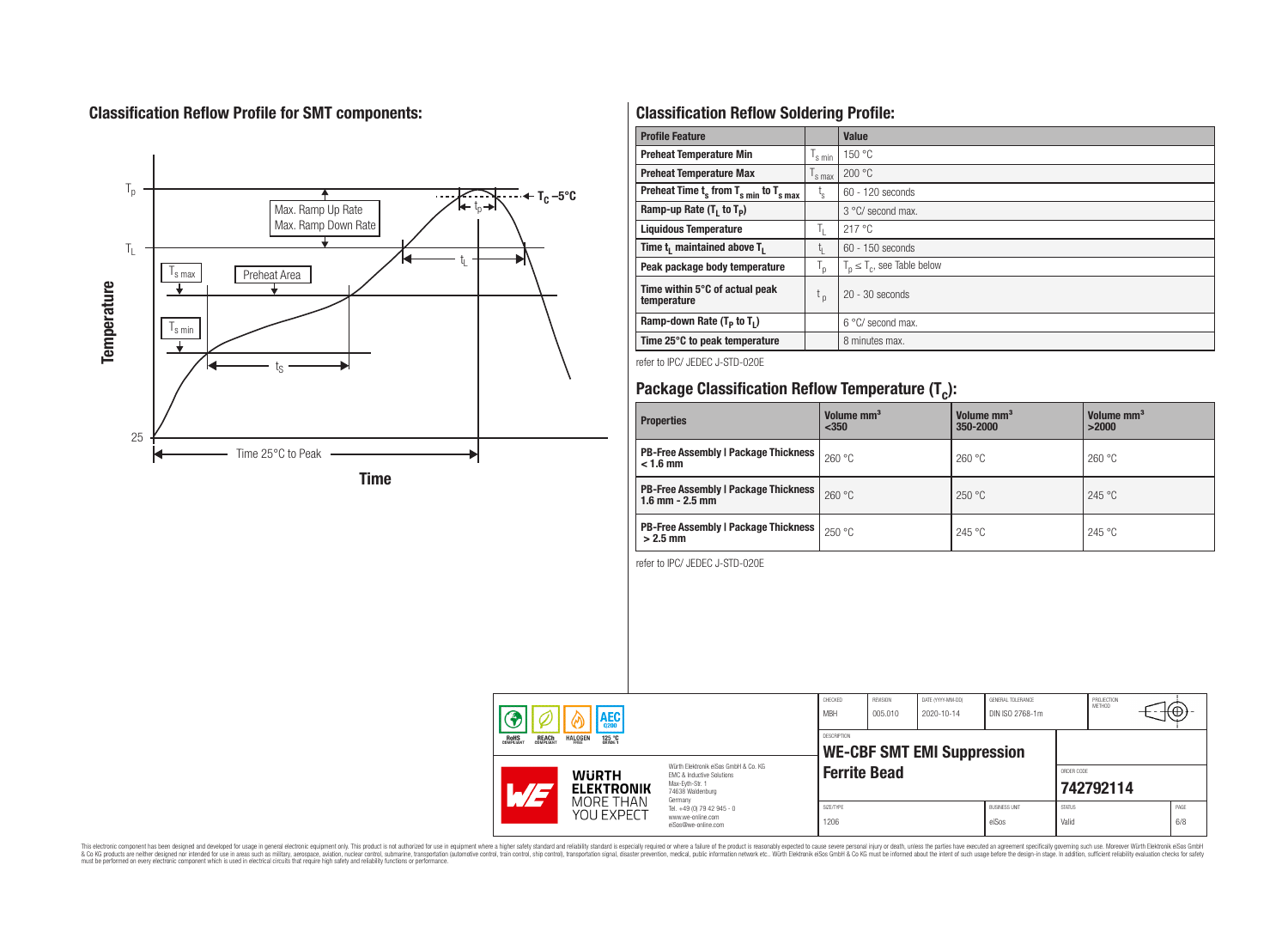## **Cautions and Warnings:**

## **The following conditions apply to all goods within the product series of WE-CBF of Würth Elektronik eiSos GmbH & Co. KG:**

#### **General:**

- This electronic component is designed and manufactured for use in general electronic equipment.
- Würth Elektronik must be asked for written approval (following the PPAP procedure) before incorporating the components into any equipment in fields such as military, aerospace, aviation, nuclear control, submarine, transportation (automotive control, train control, ship control), transportation signal, disaster prevention, medical, public information network, etc. where higher safety and reliability are especially required and/or if there is the possibility of direct damage or human injury.
- Electronic components that will be used in safety-critical or high-reliability applications, should be pre-evaluated by the customer.
- The component is designed and manufactured to be used within the datasheet specified values. If the usage and operation conditions specified in the datasheet are not met, the component may be damaged or dissolved.
- Do not drop or impact the components, the component may be damaged.
- Würth Elektronik products are qualified according to international standards, which are listed in each product reliability report. Würth Elektronik does not warrant any customer qualified product characteristics beyond Würth Elektroniks' specifications, for its validity and sustainability over time.
- The responsibility for the applicability of the customer specific products and use in a particular customer design is always within the authority of the customer. All technical specifications for standard products also apply to customer specific products.

#### **Product specific:**

#### **Soldering:**

- The solder profile must comply with the technical product specifications. All other profiles will void the warranty. Wave soldering is allowed for components bigger than 0805 after evaluation and approval.
- All other soldering methods are at the customers' own risk.

#### **Cleaning and Washing:**

• Washing agents used during the production to clean the customer application might damage or change the characteristics of the wire insulation, marking or plating. Washing agents may have a negative effect on the long-term functionality of the product.

#### **Potting:**

• If the product is potted in the customer application, the potting material might shrink or expand during and after hardening. Shrinking could lead to an incomplete seal, allowing contaminants into the core. Expansion could damage the components. We recommend a manual inspection after potting to avoid these effects.

#### **Storage Conditions:**

- A storage of Würth Elektronik products for longer than 12 months is not recommended. Within other effects, the terminals may suffer degradation, resulting in bad solderability. Therefore, all products shall be used within the period of 12 months based on the day of shipment.
- Do not expose the components to direct sunlight.<br>• The storage conditions in the original packaging
- The storage conditions in the original packaging are defined according to DIN EN 61760-2.
- The storage conditions stated in the original packaging apply to the storage time and not to the transportation time of the components.

#### **Packaging:**

• The packaging specifications apply only to purchase orders comprising whole packaging units. If the ordered quantity exceeds or is lower than the specified packaging unit, packaging in accordance with the packaging specifications cannot be ensured.

#### **Handling:**

- Violation of the technical product specifications such as exceeding the nominal rated current will void the warranty.
- The temperature rise of the component must be taken into consideration. The operating temperature is comprised of ambient temperature and temperature rise of the component.The operating temperature of the component shall not exceed the maximum temperature specified.

These cautions and warnings comply with the state of the scientific and technical knowledge and are believed to be accurate and reliable. However, no responsibility is assumed for inaccuracies or incompleteness.

| AEC                                                   |                                             | CHECKED<br><b>MBH</b>                                                                                                          | REVISION<br>005.010 | DATE (YYYY-MM-DD)<br>2020-10-14 | GENERAL TOLERANCE<br>DIN ISO 2768-1m |                               | PROJECTION<br>METHOD   | ₩         |             |
|-------------------------------------------------------|---------------------------------------------|--------------------------------------------------------------------------------------------------------------------------------|---------------------|---------------------------------|--------------------------------------|-------------------------------|------------------------|-----------|-------------|
| <b>REACH</b><br>COMPLIANT<br><b>ROHS</b><br>COMPLIANT | <b>HALOGEN</b><br>125 °C<br>Grade 1<br>FRFF |                                                                                                                                | <b>DESCRIPTION</b>  |                                 | <b>WE-CBF SMT EMI Suppression</b>    |                               |                        |           |             |
|                                                       | <b>WURTH</b><br><b>ELEKTRONIK</b>           | Würth Elektronik eiSos GmbH & Co. KG<br><b>EMC &amp; Inductive Solutions</b><br>Max-Eyth-Str. 1<br>74638 Waldenburg<br>Germany | <b>Ferrite Bead</b> |                                 |                                      |                               | ORDER CODE             | 742792114 |             |
|                                                       | MORE THAN<br>YOU EXPECT                     | Tel. +49 (0) 79 42 945 - 0<br>www.we-online.com<br>eiSos@we-online.com                                                         | SIZE/TYPE<br>1206   |                                 |                                      | <b>BUSINESS UNIT</b><br>eiSos | <b>STATUS</b><br>Valid |           | PAGE<br>7/8 |

This electronic component has been designed and developed for usage in general electronic equipment only. This product is not authorized for use in equipment where a higher safety standard and reliability standard si espec & Ook product a label and the membed of the seasuch as marked and as which such a membed and the such assume that income in the seasuch and the simulation and the such assume that include to the such a membed and the such